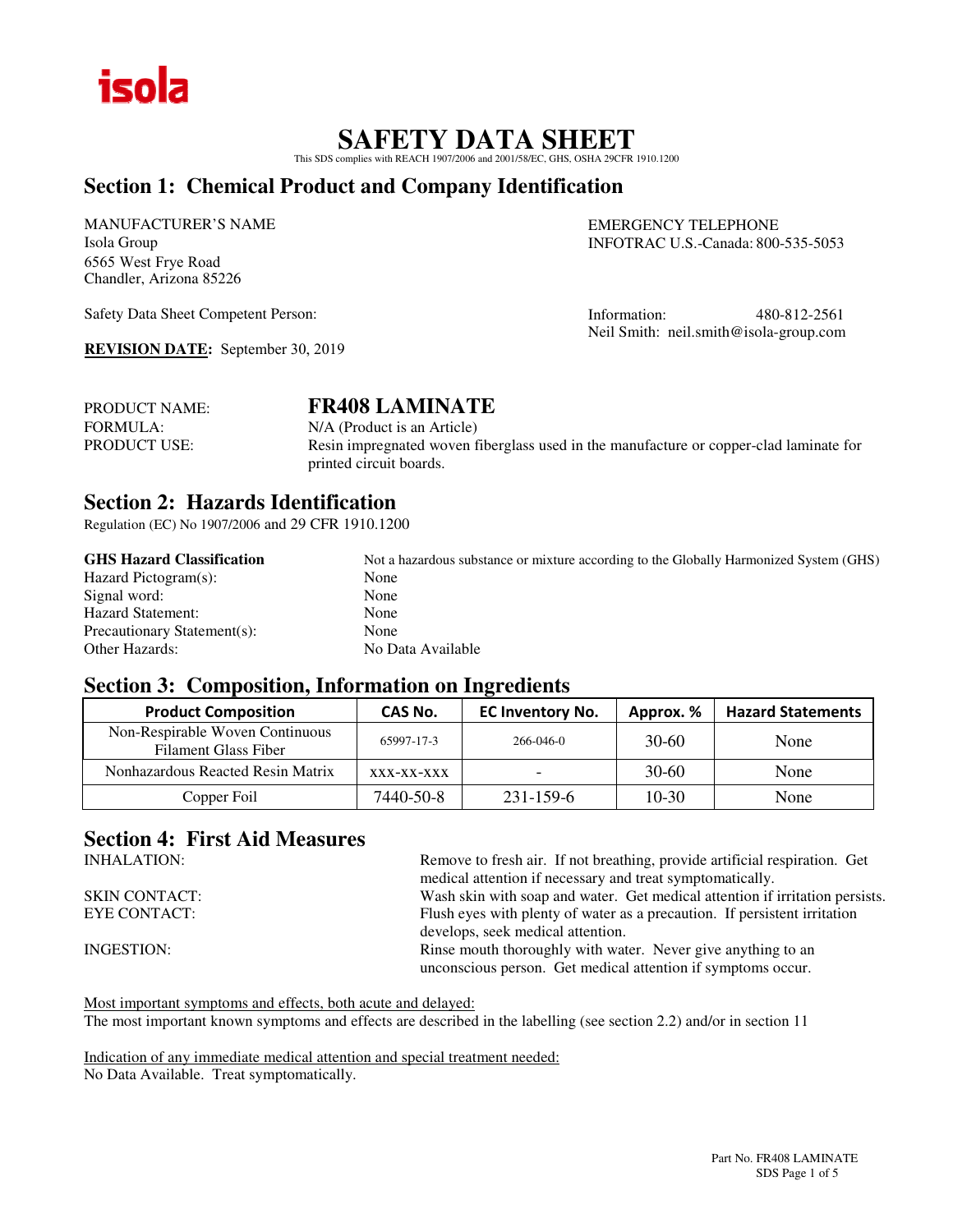

## **Section 5: Fire-fighting Measures**

FLASH POINT: Not applicable FLAMMABLE LIMITS IN AIR (% by vol): Not applicable EXTINGUISHING MEDIA:<br>
Foam, Dry Chemical Powder, or Carbon Dioxide<br>
Foam, Dry Chemical Powder, or Carbon Dioxide<br>
Foam, Pry Chemical Powder, or Carbon Dioxide<br>
Foam, Pry Chemical Powder, or Carbon Dioxide<br>
Foam, Dry Chemic

SPECIAL FIREFIGHTING PROCEDURES: Wear self-contained breathing apparatus for firefighting if necessary.<br>
UNUSUAL FIRE AND EXPLOSION HAZARDS: Thermal decomposition or combustion may give off toxic fumes, gase Thermal decomposition or combustion may give off toxic fumes, gases and vapors.

## **Section 6: Accidental Release Measures**

PERSONAL PRECAUTIONS, PROTECTIVE EQUIPMENT AND EMERGENCY PROCEDURES:

Prevent dust formation. Ensure adequate ventilation and isolate area. Wear proper protective equipment as specified in Section 8. Do not breathe dust or fumes/vapor from heated product.

ENVIRONMENTAL PRECAUTIONS: No special environmental precautions required.

METHODS AND MATERIAL FOR CONTAINMENT AND CLEANUP: Wear proper protective equipment as specified in Section 8: Exposure Controls/Personal Protection. If material is released or spilled, sweep, shovel or vacuum material and place in closed containers for subsequent reuse or disposal.

DISPOSAL METHOD: Disposal should be made in accordance with federal, state and local regulations.

REFERENCE TO OTHER SECTIONS: See Sections 8 and 13.

## **Section 7: Handling and Storage**

#### PRECAUTIONS TO BE TAKEN IN HANDLING AND STORAGE:

Store in a cool dry place. Avoid excessive heat and ignition sources. Further processing of solid materials may result in the formation of combustible dusts. The potential for combustible dust formation should be taken into consideration before additional processing occurs. Provide appropriate exhaust ventilation at places where dust is formed.

INFORMATION ON EMPTIED CONTAINER: Not applicable

SPECIFIC USES: Resin impregnated woven fiberglass used in the manufacture or copper-clad laminate for printed circuit boards.

## **Section 8: Exposure Controls/Personal Protection**

#### EXPOSURE CONTROLS:

#### VENTILATION:

Provide general ventilation and local exhaust ventilation to meet TLV requirements of individual ingredients and to control dusting conditions. If cutting or rimming with power equipment then dust collectors and local ventilation should be used. Avoid unnecessary exposure to dust and handle with care. Keep work area clean of dust and fibers by using an industrial vacuum cleaner with high efficiency filter or wetting down area with water. Never use compressed air and avoid dry sweeping.

#### EYE PROTECTION:

Wear safety glasses with side shields. Use equipment for eye protection tested and approved under appropriate government standards such as NIOSH (US) or EN 166(EU).

### RESPIRATORY PROTECTION:

Respiratory protection is not required. Where protection from nuisance levels of dusts are desired, use type N95 (US) or type P1 (EN 143) dust masks. Use a NIOSH/MSHA or European Standard (EN) approved respirator if exposure limits are exceeded or if irritation or other symptoms are experienced. Follow the OSHA respirator regulations found in 29 CFR 1910.134 or the CEN European Standards (EU).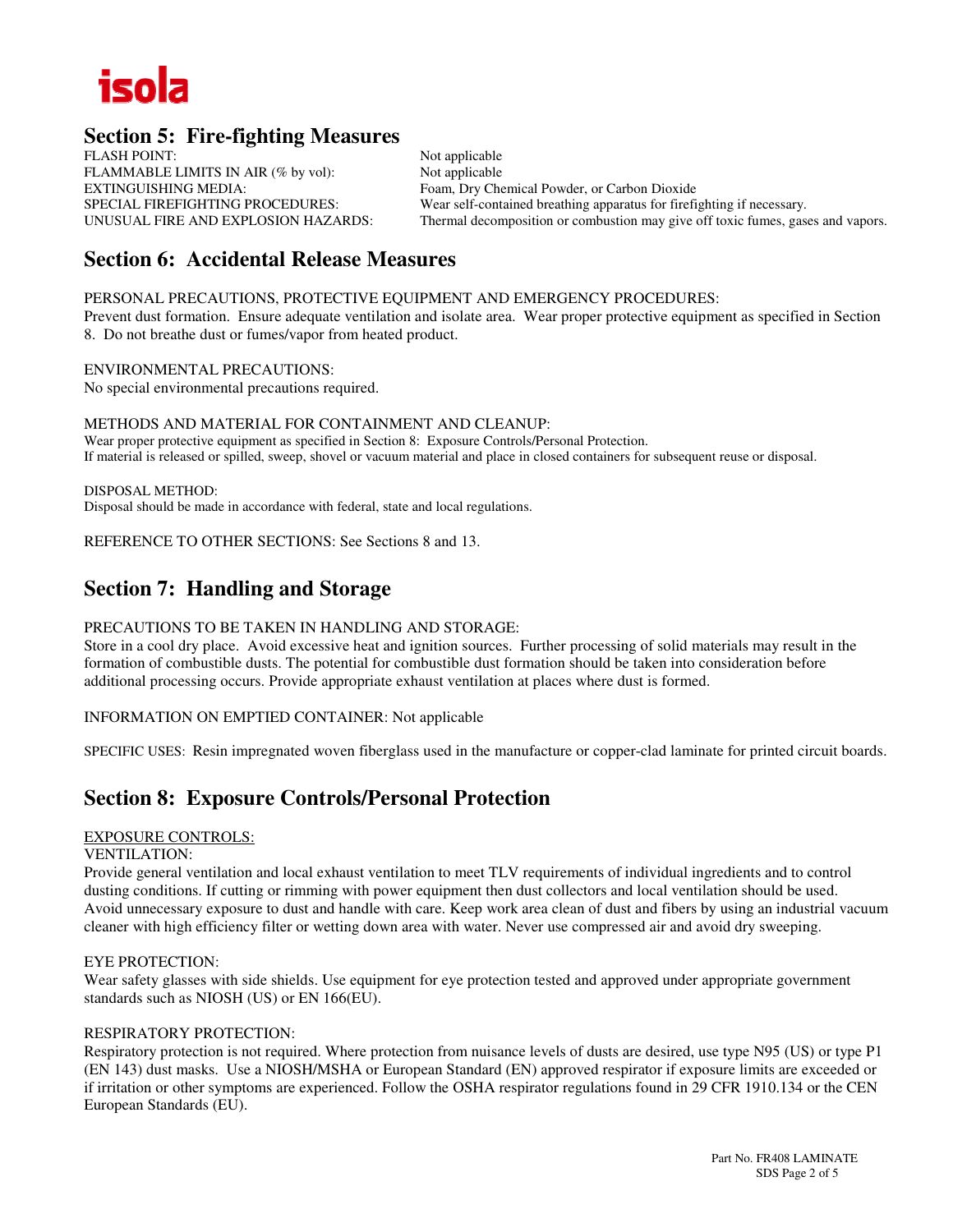

#### PROTECTIVE GLOVES:

Glove use is recommended. Gloves must be inspected prior to use. Use proper glove removal technique (without touching glove's outer surface) to avoid skin contact with glove contamination. Dispose of contaminated gloves after use in accordance with applicable laws and good laboratory practices. Wash and dry hands.

### SKIN PROTECTION:

Suitable protective clothing to prevent skin contact is recommended.

#### WORK/HYGIENE PRACTICES:

Provide good personal hygiene after handling. Avoid contact with eyes. Wash hands after handling.

#### OTHER EQUIPMENT:

Make safety shower, eyewash stations, and hand washing equipment available in the work area.

#### CONTROL PARAMETERS:

| Component   | CAS No.   | Value | <b>Control Parameters</b>                                    | <b>Basis</b>     |
|-------------|-----------|-------|--------------------------------------------------------------|------------------|
| Copper Foil | 7440-50-8 | TWA   | $0.1$ mg/m <sup>3</sup> Fume<br>$1 \text{ mg/m}^3$ Dust/Mist | <b>OSHA PEL</b>  |
|             |           | TWA   | $0.1 \text{ mg/m}^3$ Fume<br>$1 \text{ mg/m}^3$ Dust/Mist    | <b>NIOSH REL</b> |
|             |           | TWA   | $0.2 \text{ mg/m}^3$ Fume<br>$1 \text{ mg/m}^3$ Dust/Mist    | <b>ACGIH TLV</b> |

## **Section 9: Physical and Chemical Properties**

| APPEARANCE - COLOR: | Copper colored |
|---------------------|----------------|
| PHYSICAL STATE:     | Solid          |
| ODOR:               | None           |

#### PRODUCT CRITERIA

|                                              | <b>PRODUCT CRITERIA</b>   |
|----------------------------------------------|---------------------------|
| <b>ODOR THRESHOLD</b>                        | Not Available for product |
| PH                                           | Not Available for product |
| <b>FLASH POINT:</b>                          | Not Available for product |
| LOWER EXPLOSIVE LIMIT; UPPER EXPLOSIVE LIMIT | Not Available for product |
| FLAMMABILITY (Solid, gas)                    | Not Available for product |
| <b>EXPLOSIVE PROPERTIES</b>                  | Not Available for product |
| <b>OXIDIZING PROPERTIES</b>                  | Not Available for product |
| SPECIFIC GRAVITY (@25 °C):                   | Not Available for product |
| <b>EVAPORATION RATE:</b>                     | Not Available for product |
| % VOLATILE by VOLUME                         | Not Available for product |
| PARTITION COEFFICIENT                        | Not Available for product |
| <b>AUTO IGNITION TEMPERATURE</b>             | Not Available for product |
| DECOMPOSITION TEMPERATURE                    | Not Available for product |
| <b>BOILING POINT:</b>                        | Not Available for product |
| <b>MELTING POINT:</b>                        | Not Available for product |
| <b>VAPOR PRESSURE</b>                        | Not Available for product |
| VAPOR DENSITY $(AIR = 1)$                    | Not Available for product |
| <b>SOLUBILITY IN WATER:</b>                  | Insoluble                 |
| WATER SOLUBILITY IN THE SOLVENT              | Not Available for product |
| <b>FREEZING POINT:</b>                       | Not Available for product |
| <b>VISCOSITY</b>                             | Not Available for product |
| <b>VOC CONTENT</b>                           | Not Available for product |

OTHER INFORMATION

None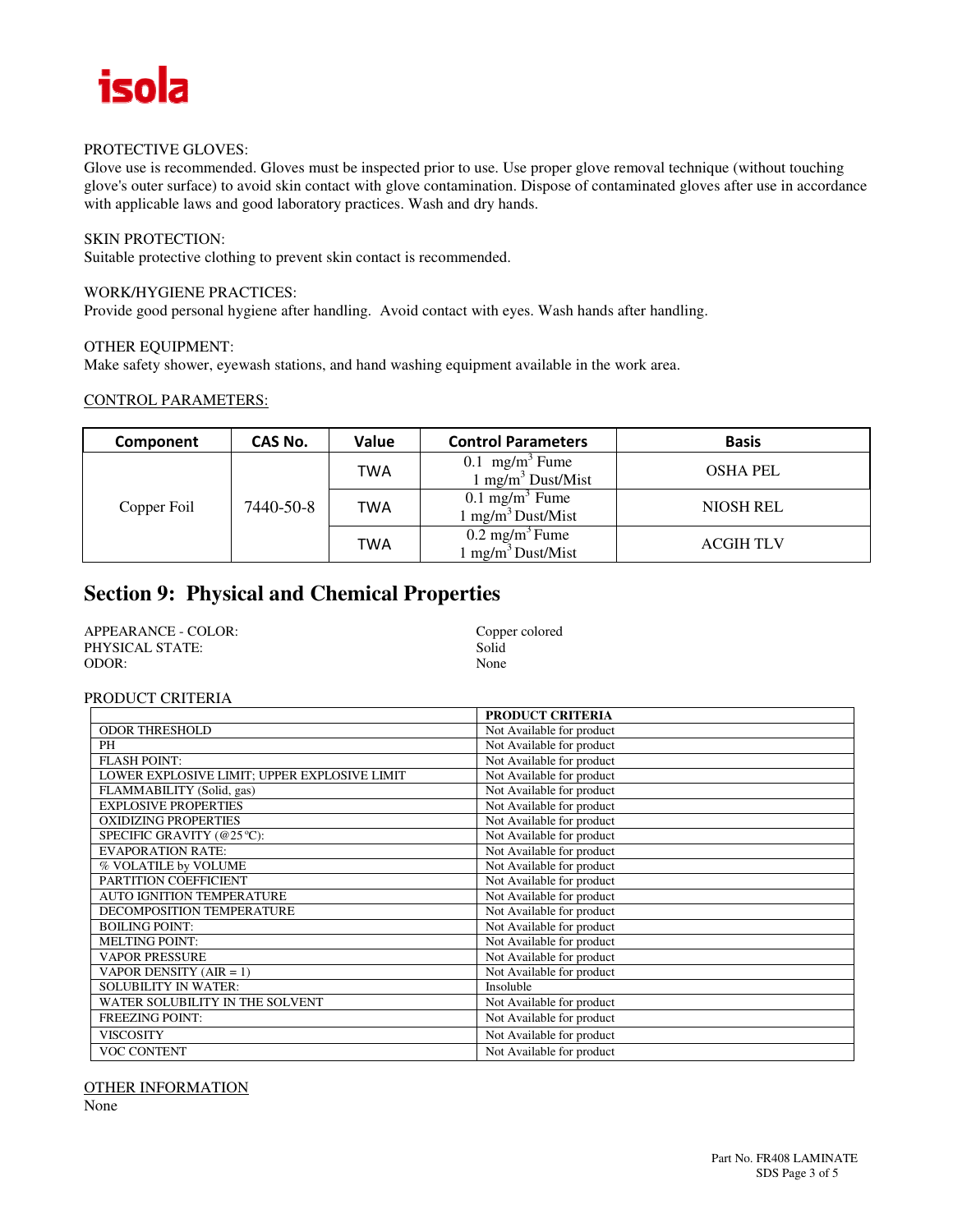

## **Section 10: Stability and Reactivity**

REACTIVITY: Stable under normal storage conditions.

CHEMICAL STABILITY: Stable under recommended storage conditions

POSSIBILITY OF HAZARDOUS REACTIONS: No data available.

CONDITIONS TO AVOID: Exposure to excessive heat, flames, sparks and other ignition sources as well as moist air and water. Avoid incompatible materials. Avoid excessive dust generation.

INCOMPATIBLE MATERIALS: Avoid contact with strong oxidizing agents, strong acids, strong bases, mercaptans and amines.

HAZARDOUS DECOMPOSITION PRODUCTS: Dense smoke, acrid vapors and fumes, al iphat ic and aromat ic hydrocarbons of variable composition,  $CO_X$ ,  $NO_X$ . Decomposition products depend on temperature, air supply and other materials that may be present. Uncontrolled exothermic reactions of epoxy resins release phenolics, carbon monoxide and water.

## **Section 11: Toxicological Information**

**There is no toxicological information available for the product (article) itself.** 

## **Section 12: Ecological Information**

**There is no ecological information available for the product (article) itself.** 

## **Section 13: Disposal Considerations**

Dispose according to local, state, and national regulations.

## **Section 14: Transport Information**

| <b>DOT TRANSPORT:</b>                                   | Not Regulated |
|---------------------------------------------------------|---------------|
| ADR = International Carriage of Dangerous Goods by Road | Not Regulated |
| <b>RAIL TRANSPORT:</b>                                  | Not Regulated |
| <b>SEA TRANSPORT: IMDG</b>                              | Not Regulated |
| AIR TRANSPORT: IATA/ICAO                                | Not Regulated |

## **Section 15: Regulatory Information**

OSHA HAZARD COMMUNICATION STANDARD This product is a not "Hazardous Chemical" as defined by 29 CFR 1910.1200.

TOXIC SUBSTANCES CONTROL ACT (TSCA) STATUS: This product is in compliance with all rules, regulations, and orders of TSCA.

SUPERFUND AMENDMENTS AND REAUTHORIZATION ACT OF 1986 (SARA) TITLE III (EPCRA) SECTIONS 311 AND 312: None